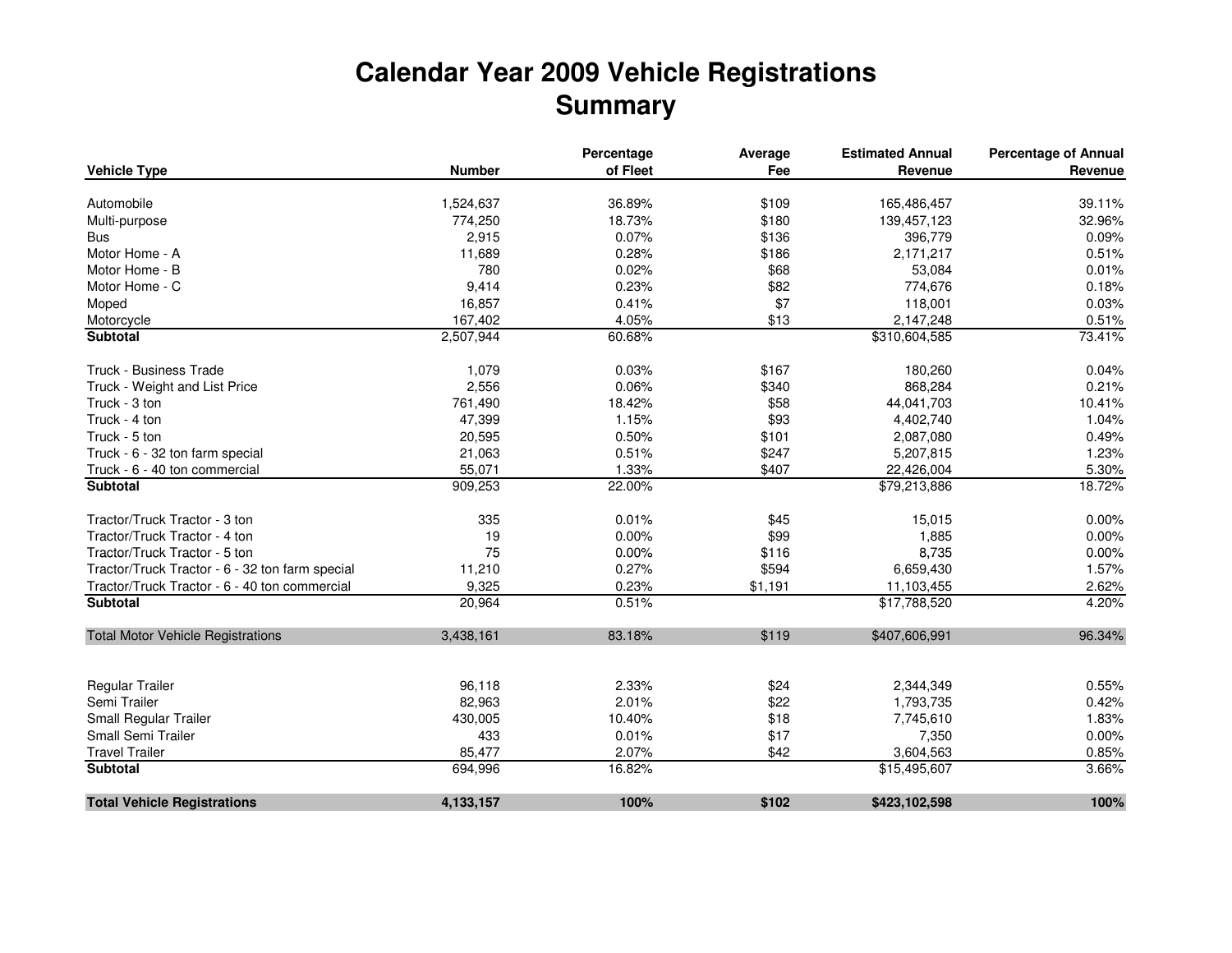## **2009 Vehicle RegistrationsBy County**

|                      |                 |                 |              | <b>Motor</b> | <b>Motor</b>   | <b>Motor</b>    |            |                                   | Regular        | Semi           | <b>Small Regular</b> | <b>Small Semi</b> | <b>Truck</b> | <b>Travel</b>   |                | Truck -               | Truck -                  |                    |
|----------------------|-----------------|-----------------|--------------|--------------|----------------|-----------------|------------|-----------------------------------|----------------|----------------|----------------------|-------------------|--------------|-----------------|----------------|-----------------------|--------------------------|--------------------|
| County               | Automobile      | <b>Bus</b>      | <b>Moped</b> | Home - A     | Home - B       |                 |            | Home - C Motorcycle Multi-purpose | <b>Trailer</b> | <b>Trailer</b> | <b>Trailer</b>       | Trailer           | Tractor      | Trailer         | Truck          | <b>Business Trade</b> | <b>Weight &amp; List</b> | <b>Grand Total</b> |
| <b>Adair</b>         | 4,109           |                 | 43           | 31           |                | 30              | 426        | 1,903                             | 476            | 690            | 1,262                |                   | 152          | 329             | 4,156          |                       | 22                       | 13,641             |
| Adams                | 2,150           | 5 <sub>l</sub>  | 45           | 31           |                | 29              | 314        | 1,062                             | 423            | 273            | 731                  |                   | 87           | 249             | 2,445          |                       | $\overline{4}$           | 7,854              |
| Allamakee            | 7,131           |                 | 98           | 45           |                | 43              | 893        | 3,953                             | 572            | 695            | 3,147                | Э                 | 93           | 478             | 6,154          |                       | 10                       | 23,337             |
| Appanoose            | 6,846           | 14              | 54           | 77           |                | 57              | 666        | 3,085                             | 659            | 442            | 2,357                | $\overline{c}$    | 75           | 509             | 5,762          | 6                     | 6                        | 20,620             |
| Audubon              | 3,317           | $\overline{a}$  | 30           | 25           |                | 19              | 365        | 1,562                             | 370            | 623            | 1.069                | 1                 | 202          | 272             | 3,087          | ĥ                     | -8                       | 10,961             |
| <b>Benton</b>        | 14.395          | 21              | 113          | 131          | 8              | 101             | 1.678      | 6,612                             | 1,135          | 1.094          | 5.501                |                   | 255          | 1.095           | 10.644         | 12                    | 22                       | 42,818             |
| <b>Black Hawk</b>    | 63,388          | 238             | 515          | 409          | 34             | 354             | 6,035      | 30,587                            | 2,570          | 1,411          | 16,693               | 6                 | 353          | 2,858           | 28,601         | $\overline{27}$       | 88                       | 154,167            |
| <b>Boone</b>         | 13,750          | 30              | 250          | 156          | $\mathbf{Q}$   | 119             | 1,632      | 6,708                             | 1,209          | 606            | 5,308                | 5                 | 183          | 1,015           | 9,372          | 13                    | 21                       | 40,386             |
| <b>Bremer</b>        | 12,001          | 5               | 221          | 99           | 8              | 54              | 1,470      | 6,271                             | 865            | 739            | 5,234                | $\mathfrak{p}$    | 195          | 969             | 8,425          | 10                    | 18                       | 36,586             |
| <b>Buchanan</b>      | 10,544          | 10              | 122          | 98           |                | 87              | 1,209      | 4,729                             | 910            | 800            | 4,326                | $\overline{c}$    | 242          | 895             | 7,775          | $\overline{4}$        | 20                       | 31,780             |
| <b>Buena Vista</b>   | 9,360           | 22              | 92           | 53           | 5              | 48              | 960        | 5,403                             | 758            | 886            | 3,283                |                   | 266          | 543             | 6,646          | 14                    | 23                       | 28,363             |
| <b>Butler</b>        | 7,943           | 8               | 118          | 66           | 5              | 57              | 1,189      | 4,109                             | 784            | 610            | 3,895                | 3                 | 216          | 780             | 6,61           | 14                    | 15                       | 26,425             |
| Calhoun              | 5,715           |                 | 124          | 50           | $\overline{4}$ | 47              | 835        | 2,378                             | 433            | 860            | 2.215                | 5                 | 327          | 480             | 4,566          | 8                     | 9                        | 18,063             |
| arroll:              | 10.331          | 17<br>19        | 214          | 65<br>70     | 3              | 54<br>39        | 965<br>866 | 5.741<br>3,622                    | 767<br>605     | 1.808          | 3.068<br>2.161       | 3                 | 395          | 734             | 8.127          | 24<br>9               | 14<br>17                 | 32,330<br>22,589   |
| ass:<br><b>Cedar</b> | 7,125<br>10,062 | 15              | 136<br>123   | 95           |                | 82              | 1,242      | 4,649                             | 897            | 899<br>1,075   | 3,786                | $\overline{c}$    | 199<br>221   | 580<br>669      | 6,231<br>7,590 | 5                     | 18                       | 30,538             |
| <b>Cerro Gordo</b>   | 23,416          | 36              | 507          | 192          | 14             | 141             | 2,745      | 12,068                            | 1,548          | 1,021          | 7,123                | $\overline{c}$    | 298          | 1,410           | 12,337         | 12                    | 32                       | 62,902             |
| <b>Cherokee</b>      | 6,741           | 5               | 185          | 64           | 5              | 41              | 818        | 3,154                             | 715            | 838            | 2,366                | $\Delta$          | 185          | 513             | 5,193          | 23                    | 14                       | 20,864             |
| Chickasaw            | 7,152           | 9               | 105          | 54           | $\overline{4}$ | 48              | 895        | 3,470                             | 744            | 1,495          | 3,083                |                   | 206          | 551             | 5,658          | 10                    | 8                        | 23,492             |
| Clarke               | 4,790           |                 | 14           | 28           | $\overline{2}$ | 32              | 456        | 2,158                             | 411            | 502            | 1.374                | 4                 | 69           | 386             | 3,995          |                       | -9                       | 14,238             |
| Clay                 | 8,773           | 20              | 144          | 92           | 11             | 67              | 1,247      | 4,925                             | 673            | 933            | 3,767                | 5                 | 300          | 651             | 6,413          | 12                    | 10                       | 28,043             |
| Clayton              | 9,247           | 18              | 128          | 60           | 9              | 49              | 1,267      | 4,566                             | 780            | 1,216          | 3,986                | 8                 | 159          | 638             | 7,874          | 8                     | 9                        | 30,022             |
| <b>Clinton</b>       | 25,004          | 23              | 303          | 199          | 14             | 173             | 3,088      | 11,763                            | 1,338          | 1,469          | 8,349                | 5                 | 301          | 1,458           | 15.39          | 4                     | 23                       | 68,905             |
| Crawford             | 8,115           | 13              | 128          | 51           |                | 52              | 906        | 4,552                             | 748            | 1,002          | 2,514                | 7                 | 258          | 599             | 6,920          | 9                     | 26                       | 25,901             |
| <b>Dallas</b>        | 29,549          | 42              | 198          | 216          | 17             | 184             | 2,771      | 18,299                            | 1,649          | 772            | 7,091                | 10                | 275          | 1,25            | 13,610         | 11                    | 55                       | 76,006             |
| Davis                | 3,731           | 8               | 43           | 40           | $\overline{2}$ | 29              | 385        | 1,866                             | 519            | 544            | 1,555                | $\overline{4}$    | 58           | 367             | 4,211          |                       | 6                        | 13,369             |
| Decatur              | 3.779           | 12              | 27           | 32           |                | $\overline{22}$ | 418        | 1.712                             | 313            | 610            | 1.237                | 6                 | 75           | 32 <sup>c</sup> | 3,621          | 3                     |                          | 12,197             |
| <b>Delaware</b>      | 9,609           | 7               | 129          | 101          | $\overline{4}$ | 60              | 1,151      | 4,491                             | 948            | 825            | 3,409                | $\overline{7}$    | 170          | 645             | 7,700          | 5                     | 16                       | 29,277             |
| <b>Des Moines</b>    | 20,191          | 38              | 148          | 179          | 12             | 135             | 2,474      | 10,046                            | 1,011          | 846            | 7,239                | 10                | 171          | 876             | 12,666         | $\overline{4}$        | 43                       | 56,089             |
| <b>Dickinson</b>     | 9,028           | 19              | 208          | 109          |                | 68              | 1,286      | 5,979                             | 974            | 465            | 5,803                | 8                 | 205          | 609             | 6,131          | 19                    | 11                       | 30,929             |
| <b>Dubuque</b>       | 45,736          | 48              | 356          | 285          | 18             | 210             | 4,397      | 23,082                            | 2,894          | 1,106          | 10,370               | 34                | 233          | 2,122           | 21,68          | 26                    | 76                       | 112,674            |
| <b>Emmet</b>         | 5,182           | 15              | 146          | 47           | 2              | 38              | 783        | 2,803                             | 487            | 581            | 2,289                | 7                 | 196          | 431             | 4,030          | 5                     | 6                        | 17,048             |
| <b>Fayette</b>       | 10,661          | 13              | 146          | 102          |                | 82              | 1,193      | 5,188                             | 834            | 1,044          | 3,986                | $\overline{2}$    | 202          | 842             | 8,052          | 10                    | 13                       | 32,377             |
| loyd                 | 8,792           | 12              | 142          | 81           | $\overline{4}$ | 72              | 1,303      | 4,140                             | 996            | 465            | 3,468                |                   | 211          | 758             | 6,153          | 3                     | 10                       | 26,611             |
| Franklin             | 5,242           | 10              | 105          | 36           |                | 43              | 737        | 2,905                             | 685            | 557            | 2,110                | $\overline{2}$    | 243          | 460             | 4,702          | 12                    |                          | 17,860             |
| Fremont              | 4,236           |                 | 18           | 39           |                | 21              | 494        | 2,021                             | 535            | 346            | 1.650                |                   | 148          | 294             | 3.984          | 9                     | 12                       | 13,815             |
| Greene               | 5,173           | 14              | 114          | 81           |                | 47              | 679        | 2,377                             | 531            | 708            | 1,911                | 5                 | 266          | 417             | 4,338          | $\overline{4}$        | 11                       | 16,679             |
| Grundy               | 6,502           | 9               | 157          | 49           |                | 54              | 777<br>752 | 3,386                             | 746            | 658            | 2,699<br>2,767       |                   | 305          | 566             | 5,316          | 11                    | 11<br>8                  | 21,243<br>19,977   |
| Guthrie<br>Hamilton  | 5,878<br>8,320  | 8               | 59<br>125    | 104<br>71    | 3              | 48<br>75        | 972        | 3,060<br>4,195                    | 713<br>662     | 608<br>857     | 3,255                | 3                 | 164<br>274   | 591<br>707      | 5,208<br>6,111 | 14                    | 10                       | 25,662             |
| Hancock              | 6,365           | 10              | 227          | 81           |                | 53              | 1,006      | 3,016                             | 508            | 665            | 2.662                |                   | 230          | 522             | 4,751          | $\overline{4}$        | 5                        | 20,107             |
| <b>Hardin</b>        | 9.008           | 28              | 207          | 87           | $\overline{4}$ | 84              | 1,089      | 4,718                             | 709            | 1.029          | 3.389                | 9                 | 302          | 719             | 7,342          | 19                    | 12                       | 28,755             |
| <b>Harrison</b>      | 8,495           | 13              | 80           | 87           |                | 73              | 998        | 3,753                             | 669            | 657            | 3,195                | 2                 | 151          | 728             | 7,062          | 10                    | 17                       | 25,994             |
| Henry                | 9,658           | 30              | 136          | 86           |                | 62              | 1,253      | 4,650                             | 632            | 653            | 3,211                |                   | 93           | 614             | 7,232          | 8                     | 14                       | 28,336             |
| <b>Howard</b>        | 5,24            | 3               | 118          | 39           |                | 36              | 717        | 2,766                             | 571            | 641            | 1,957                | 3                 | 140          | 461             | 4,225          | 14                    |                          | 16,945             |
| Humboldt             | 5,097           | 5               | 106          | 34           |                | 62              | 972        | 2,722                             | 498            | 622            | 2,265                | 3                 | 191          | 374             | 4,208          | 19                    | 10                       | 17,189             |
| Ida                  | 3,794           | 5               | 67           | 24           |                | 26              | 489        | 1,992                             | 415            | 689            | 1,507                | 2                 | 191          | 32 <sub>0</sub> | 3,460          | 9                     | 13                       | 13,004             |
| lowa                 | 8.908           | $\overline{37}$ | 149          | 75           | 4              | 68              | 978        | 4,218                             | 763            | 670            | 2.805                | $\overline{4}$    | 165          | 600             | 7.070          | 6                     | -9                       | 26,529             |
| Jackson              | 10,862          | 11              | 75           | 82           | 6              | 71              | 1,320      | 5,064                             | 844            | 1,012          | 3,977                | $\overline{4}$    | 107          | 735             | 8,163          | 11                    | 6                        | 32,350             |
| Jasper               | 18,705          | 18              | 198          | 180          |                | 146             | 2,481      | 8,978                             | 1.223          | 1,288          | 5,786                | 5                 | 300          | 1,501           | 12,216         | 11                    | 34                       | 53,077             |
| Jefferson            | 8.407           | 20              | 127          | 76           | 13             | 55              | 964        | 4.024                             | 537            | 494            | 2.352                | 6                 | 88           | 440             | 5.088          | 9                     |                          | 22.707             |
| Johnson              | 58,126          | 105             | 670          | 293          | 29             | 218             | 5,349      | 27,134                            | 2,016          | 1,397          | 9,525                | 9                 | 257          | 1,423           | 19,867         | 12                    | 71                       | 126,501            |
| Jones                | 10,560          | 17              | 129          | 98           | $\overline{4}$ | 99              | 1,284      | 4,922                             | 874            | 721            | 3,881                | 2                 | 112          | 714             | 7,787          |                       | 17                       | 31,228             |
| Keokuk               | 5,524           | 9               | 66           | 52           | 3              | 45              | 703        | 2,634                             | 389            | 837            | 1,955                | $\overline{7}$    | 217          | 518             | 5,332          | 8                     | 8                        | 18,307             |
| ossuth)              | 8,619           | 34              | 217          | 75           | 5 <sub>5</sub> | 60              | 1,256      | 4,364                             | 843            | 1,200          | 3.872                | $\overline{2}$    | 503          | 691             | 7,115          | $\overline{22}$       | 12                       | 28,890             |
| Lee                  | 18,34           | 24              | 130          | 158          | 8              | 120             | 2,294      | 8.477                             | 1,334          | 934            | 5,935                | 6                 | 135          | 804             | 13,532         |                       | 33                       | 52,271             |
| .inn                 | 109,093         | 170             | 603          | 766          | 51             | 541             | 9,938      | 54,257                            | 4,309          | 1,986          | 21.839               | 11                | 466          | 3,964           | 45,183         | 61                    | 236                      | 253,474            |
| ouisa                | 5,630           | 12              | 49           | 48           | 3              | 49              | 726        | 3,027                             | 458            | 465            | 2,906                | 3                 | 153          | 465             | 5,076          | $\overline{4}$        | 15                       | 19,089             |
| <b>Lucas</b>         | 4,485           |                 | 78           | 30           |                | 54              | 587        | 2,100                             | 473            | 354            | 1,791                | 3                 | 58           | 474             | 4,100          |                       |                          | 14,606             |